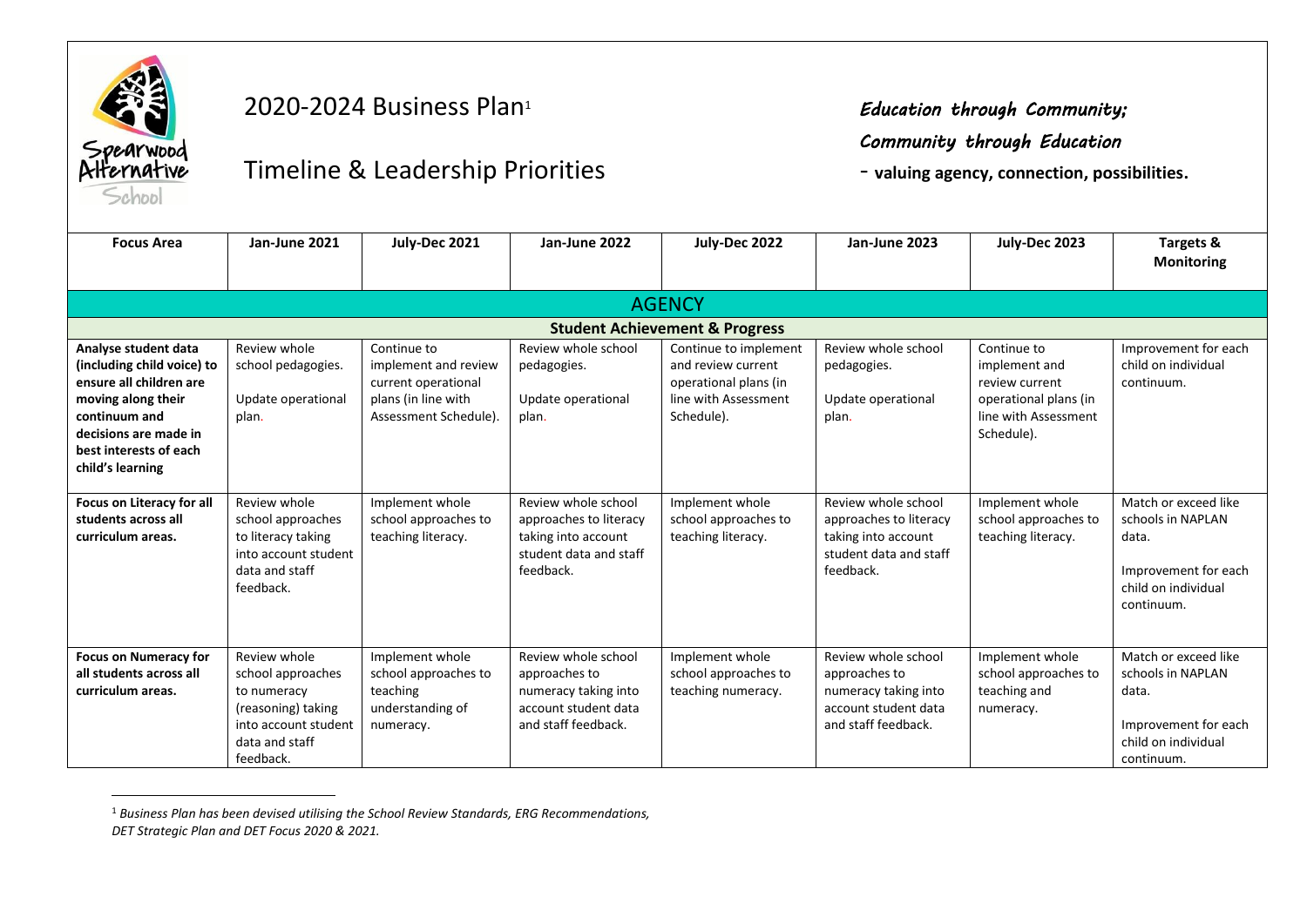| <b>Embed NQS and EYLF</b><br>across all early<br>childhood (4-8 years)                                                                                   | Finalise 3-year QIP<br>with identified focus<br>areas (Play Policy).               | Align with QIP<br>timeline.                                                    | Align with QIP timeline.                                                                 | Align with QIP timeline.                                                  | Align with QIP timeline.                                           | Align with QIP<br>timeline.                              | Achieve national<br>benchmarks across all 7<br>areas of NQS.<br>Annual self-reflection of<br>NQS via QIP. |
|----------------------------------------------------------------------------------------------------------------------------------------------------------|------------------------------------------------------------------------------------|--------------------------------------------------------------------------------|------------------------------------------------------------------------------------------|---------------------------------------------------------------------------|--------------------------------------------------------------------|----------------------------------------------------------|-----------------------------------------------------------------------------------------------------------|
| <b>Embed purposeful use</b><br>of ICT                                                                                                                    | Establish CONNECT<br>as community<br>communication<br>platform                     | Develop ICT vision and<br>strategy 2020-2024.                                  | Review whole school<br>ICT operational plan.<br>Consider staff PL<br>development re ICT. | Develop ICT policy.                                                       | Implement ICT policy.                                              | Evaluate ICT.                                            | Utilise ICT to create<br>qualitative data<br>documentation.                                               |
| <b>Promote authentic</b><br>integration of Noongar<br>culture and history<br>across curriculum                                                           | Develop an<br>acknowledgement<br>of country                                        | <b>Background RAP</b><br>development.                                          | Develop RAP incl.<br>assessment tool.                                                    | Review and revise<br>pedagogy in line with<br>RAP.                        | Investigate visibility of<br>Noongar integration<br>into programs. | Review and revise<br>pedagogy in line with<br>RAP.       | Develop RAP.<br>Annual self-reflection<br>tool for RAP.                                                   |
| <b>Enrich learning through</b><br>integrated curriculum,<br>including STEAM<br>through EINSTEIN<br>program and<br><b>Creative Schools</b><br>mentorship. | Implement Creative<br>Schools dispositions<br>into pedagogies.                     | Integrate EINSTEIN<br>program into<br>pedagogies.                              | Review year level cross<br>curricula links.                                              | Develop whole school<br>common understanding<br>and language re<br>STEAM. | Survey and seek parent<br>knowledge and<br>expertise in STEAM.     | Consider how best to<br>incorporate parent<br>expertise. | Self-assessment:<br>Plan<br>Act<br>Assess                                                                 |
|                                                                                                                                                          |                                                                                    |                                                                                |                                                                                          |                                                                           |                                                                    |                                                          |                                                                                                           |
|                                                                                                                                                          |                                                                                    |                                                                                |                                                                                          | <b>AGENCY</b>                                                             |                                                                    |                                                          |                                                                                                           |
|                                                                                                                                                          |                                                                                    |                                                                                |                                                                                          | <b>Learning Environment</b>                                               |                                                                    |                                                          |                                                                                                           |
| Continue to identify,<br>support and monitor<br>students at educational<br>risk.                                                                         | <b>Maintain SAER</b><br>register and<br>attendance records.                        | Continue to monitor<br>SAER and attendance.                                    | Teachers to utilise SEN<br>planning.                                                     | Train support staff in<br>the use of SEN<br>planning.                     | Continue to monitor<br>SEN planning and<br>implementation.         | Review and<br>implement changes.                         | SAER register.<br>Attendance monitored.                                                                   |
| Develop a whole<br>learning community<br>approach to mental<br>health and wellbeing<br>that connects to<br><b>Restorative Practice.</b>                  | <b>Identify SAS</b><br>community needs<br>(including Remote<br>Learning planning). | Develop an action<br>plan.                                                     | Implement action plan.                                                                   | Review action plan.                                                       | Implement changes.                                                 | Monitor action plan.                                     | Positive response to Be<br>You and How Relational<br>am I? surveys.                                       |
| <b>Embrace play</b><br>pedagogies to deliver<br>curriculum                                                                                               | Complete Play<br>Policy.                                                           | Develop assessment<br>tool (indicators of<br>play) to incorporate<br>into RTP. | Implement assessment<br>tool across whole<br>school.                                     | Review and refine.<br>Adjust and refine                                   | Implement changes<br>Implement changes                             | Continue to monitor                                      | SAS Play Policy. Play<br>Indicators as<br>assessment tool for RTP<br>across whole school.                 |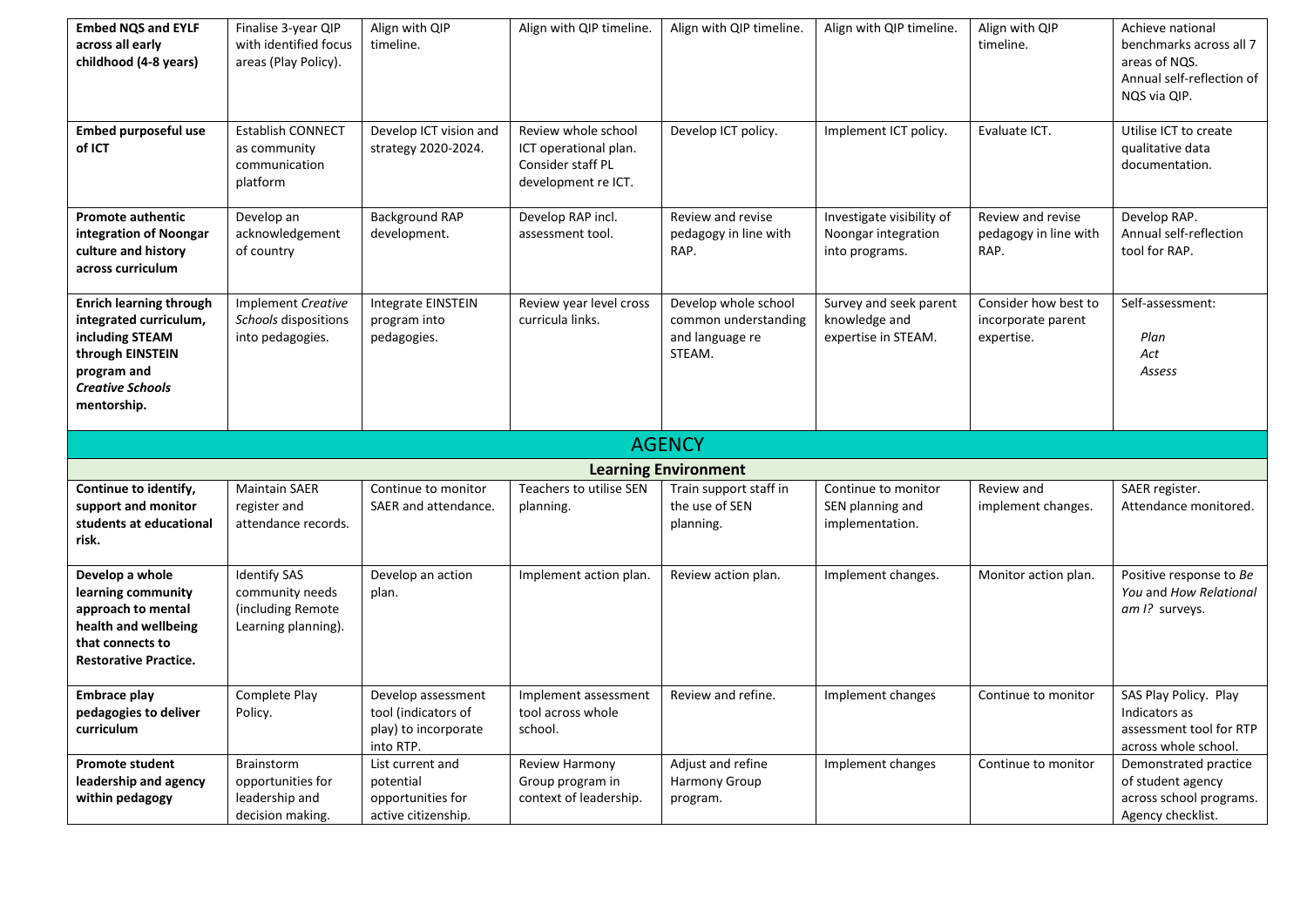| <b>Embed physical</b><br>environment as<br>resource to support<br>learning programs          | Brainstorm whole<br>school flexible<br>learning<br>environments.                                                                 | Allocate budget for<br>planned expenditure                                | Develop outdoor<br>classroom policy                                                                  | Implement outdoor<br>classroom policy                                                                                                  | Review policy                                                                                                 | Implement changes                                                                                                             | Demonstrated practice<br>of physical environment<br>as third teacher.                                                        |  |
|----------------------------------------------------------------------------------------------|----------------------------------------------------------------------------------------------------------------------------------|---------------------------------------------------------------------------|------------------------------------------------------------------------------------------------------|----------------------------------------------------------------------------------------------------------------------------------------|---------------------------------------------------------------------------------------------------------------|-------------------------------------------------------------------------------------------------------------------------------|------------------------------------------------------------------------------------------------------------------------------|--|
| <b>Outdoor environment</b><br>to be increasing utilised                                      | Audit extent staff<br>are utilising outdoor<br>environment.                                                                      | Brainstorm whole<br>school outdoor<br>environments<br>(timetable).        | Develop outdoor<br>classroom policy                                                                  | Implement outdoor<br>classroom policy                                                                                                  | Review policy                                                                                                 | Implement changes                                                                                                             | Timetabled outdoor<br>classrooms.                                                                                            |  |
|                                                                                              |                                                                                                                                  |                                                                           |                                                                                                      | <b>POSSIBILITY</b>                                                                                                                     |                                                                                                               |                                                                                                                               |                                                                                                                              |  |
|                                                                                              |                                                                                                                                  |                                                                           |                                                                                                      | <b>Teaching Quality</b>                                                                                                                |                                                                                                               |                                                                                                                               |                                                                                                                              |  |
| Increase capacity and<br>confidence in ICT                                                   |                                                                                                                                  | Consider staff PL<br>development re ICT.                                  | Background ICT policy.                                                                               | Assist to develop ICT<br>policy.                                                                                                       | All staff to implement<br>ICT policy.                                                                         | All staff to evaluate<br>ICT policy.                                                                                          | SAS ICT Policy.<br>Staff survey.                                                                                             |  |
| Strengthen whole-<br>school planning,<br>collaboration and<br>implementation                 |                                                                                                                                  |                                                                           | Focus meetings to<br>allocate whole school<br>planning in addition to<br>SDD.                        | Focus meetings to<br>allocate whole school<br>planning in addition to<br>SDD.                                                          | <b>Review Focus Meetings</b><br>schedule re whole<br>school planning.                                         | Refine Focus<br>meetings to allocate<br>whole school<br>planning in addition<br>to SDD.                                       | <b>Demonstrated SAS</b><br>philosophy embedded<br>in pedagogies.<br>Inclusion of EAs in<br>ongoing whole school<br>planning. |  |
| <b>Utilise evidence</b><br>informed whole-school<br>pedagogical practices                    | <b>Embed SAS</b><br>pedagogies (High<br><b>Impact Teaching</b><br>Strategies; Creative<br>Habits; and Thinking<br>Dispositions). |                                                                           | Devise assessment<br>tools for SAS<br>pedagogies.                                                    | Investigate further High<br><b>Impact Teaching</b><br>Strategies (HITS).                                                               |                                                                                                               |                                                                                                                               | <b>Demonstrated SAS</b><br>practices and strategies<br>embedded in<br>pedagogies.                                            |  |
| <b>CONNECTIONS</b>                                                                           |                                                                                                                                  |                                                                           |                                                                                                      |                                                                                                                                        |                                                                                                               |                                                                                                                               |                                                                                                                              |  |
|                                                                                              |                                                                                                                                  |                                                                           |                                                                                                      | <b>Relationships and Partnerships</b>                                                                                                  |                                                                                                               |                                                                                                                               |                                                                                                                              |  |
| <b>Building classroom</b><br>communities.                                                    | Develop respect<br>agreements and<br>make visible in<br>classrooms.                                                              | Develop SAS<br>approach to class<br>meetings.                             | Develop scope and<br>sequence for Rock &<br>Water for whole school.                                  | Review class respect<br>agreements and<br>approach to class<br>meetings.                                                               | Implement changes.                                                                                            | Review Rock & Water<br>scope and sequence.                                                                                    | Respect agreements.<br>Class meeting protocol.<br>Rock & Water scope<br>and sequence.                                        |  |
| Partner with families,<br>community and<br>agencies to support<br>pedagogy and<br>engagement | Develop SAS<br>communication plan<br>utlitising CONNECT.<br>Upskill relevant staff<br>to update and<br>promote SAS<br>website.   | Implement<br>communication<br>processes.<br>Implement website<br>updates. | Review class rep<br>position in line with<br>communication policy.<br>Monitor and update<br>website. | Develop plan for<br>welcoming new SAS<br>families with induction<br>and regular contact.<br>Continue to monitor<br>and update website. | Start planning for SAS<br>40 <sup>th</sup> celebrations.<br>Review plan for<br>welcoming new SAS<br>families. | Communicate SAS<br>40 <sup>th</sup> celebrations.<br>Continue to review<br>and monitor plan for<br>welcoming new<br>families. | <b>National Schools</b><br><b>Opinion Surveys</b><br>(NSOS).<br>Up-to-date website.<br>Communication Plan.                   |  |